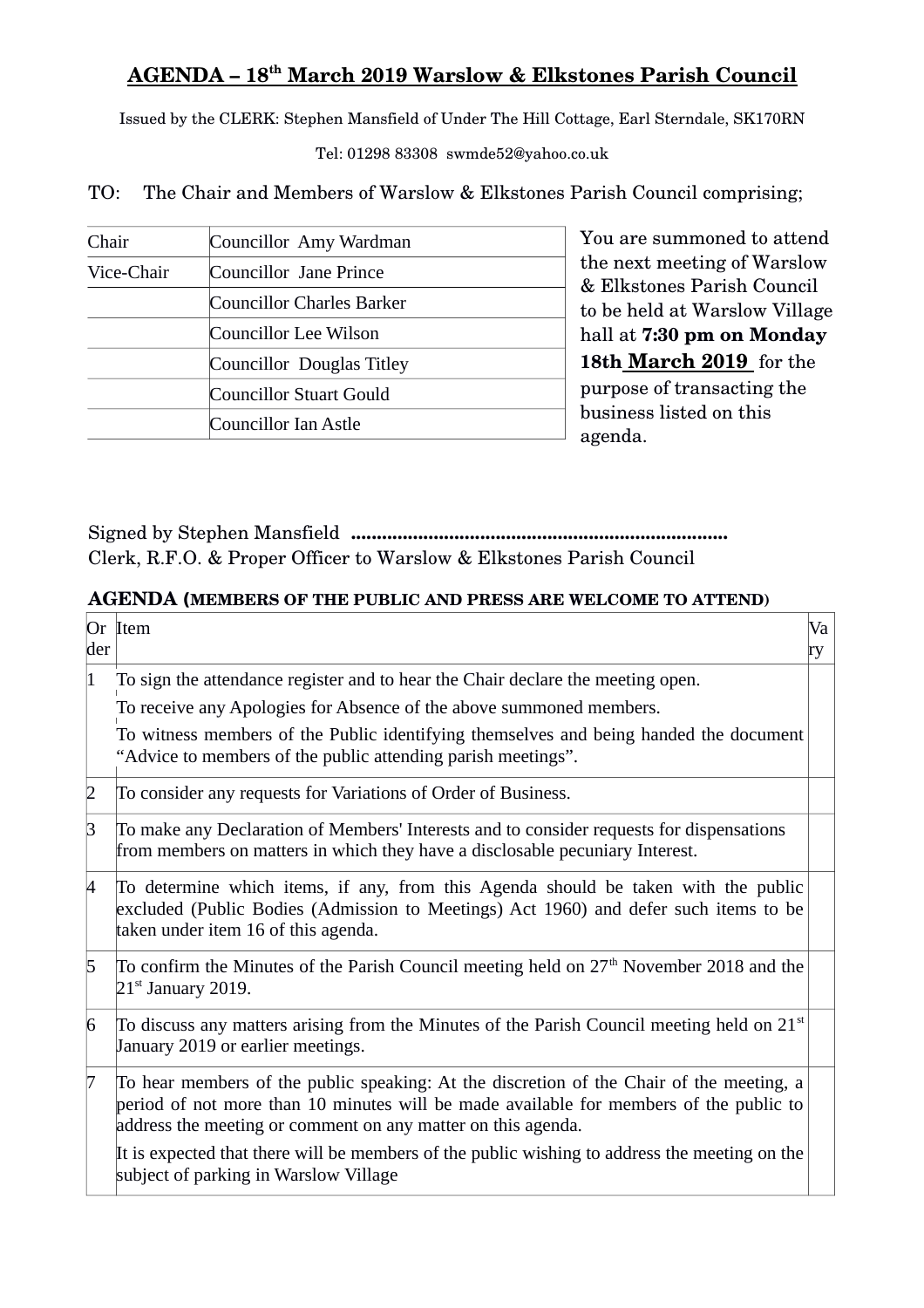## **AGENDA – 18th March 2019 Warslow & Elkstones Parish Council**

| 8 | To make and hear reports on Parish managed works, including the lengthsman scheme, or<br>works being undertaken in the Parish but managed by other agencies.                          |  |
|---|---------------------------------------------------------------------------------------------------------------------------------------------------------------------------------------|--|
|   | $(8.1)$ Telephone kiosk – installation of signage.                                                                                                                                    |  |
|   | 8.2) Siting of defibrillator in Elkstones signage needed?                                                                                                                             |  |
|   | 8.3) Lengthsman scheme – update on work done. Training and other legal requirements.                                                                                                  |  |
|   | $(8.4)$ Lengthsman scheme – transfer of legal responsibilities and voluntary funding scheme<br>from SMDC to a limited company currently owned by a consortium of Local Authorities.   |  |
| 9 | 9.1) To hear responses to previously made Highway defect reports.                                                                                                                     |  |
|   | 9.2) To instruct the Clerk to make reports on Highway defects to SCC.                                                                                                                 |  |
|   | $ 10 $ $ 10.1$ ) To Conduct a periodic review of Council policies, etc:                                                                                                               |  |
|   | $(10.2)$ To Appoint auditor for internal AGAR 2 (Certificate of exemption audit)                                                                                                      |  |
|   | 11 Planning                                                                                                                                                                           |  |
|   | $ 11.1\rangle$ To review the Clerk's responses to previously considered applications – None made.                                                                                     |  |
|   | 11.2) To consider new applications and frame responses                                                                                                                                |  |
|   | Change of use of agricultural land for proposed<br>NP/SM/0219/0103 Furlong Farm Upper                                                                                                 |  |
|   | <b>Elkstones Warslow</b><br>block, access with bridge over Warslow Brook.                                                                                                             |  |
|   |                                                                                                                                                                                       |  |
|   | $ 11.3\rangle$ To hear notifications of Planning Decisions – None received.                                                                                                           |  |
|   | $ 11.4\rangle$ To review communication received from residents regarding parking issues in                                                                                            |  |
|   | Warslow Village.                                                                                                                                                                      |  |
|   | 12 To hear the Chairman's announcements                                                                                                                                               |  |
|   | 12.1)                                                                                                                                                                                 |  |
|   | 13 To hear updates from the Clerk and question the Clerk on any matter.                                                                                                               |  |
|   | 13.1) Request by Longnor Parish Council for meeting with Parish Councillors from nearby<br>Parishes in setting up a youth club for Staffordshire Moorlands teenagers and those living |  |
|   | on the other side of the Dove in Derbyshire.                                                                                                                                          |  |
|   | 14 Finance                                                                                                                                                                            |  |
|   | $ 14.1\rangle$ To note current bank balances and transactions dated since the last meeting. To                                                                                        |  |
|   | reconcile balances and transactions with the Parish Accounts Records.                                                                                                                 |  |
|   | $ 14.2\rangle$ To authorise payment of the following liabilities of the Parish Council.                                                                                               |  |

| $Chq$ No | Payee                | Item                                                         | Amount    |
|----------|----------------------|--------------------------------------------------------------|-----------|
|          | lengthsmen           | Lengthsman work payments                                     |           |
|          | <b>S W Mansfield</b> | Clerk salary February and March 2019                         |           |
|          | K6 Telephone kiosks  | Equipment for telephone kiosk<br>conversion to defib station |           |
|          | <b>SPCA</b>          | Annual Subscription                                          |           |
|          |                      | TOTAI                                                        | $??\, ??$ |